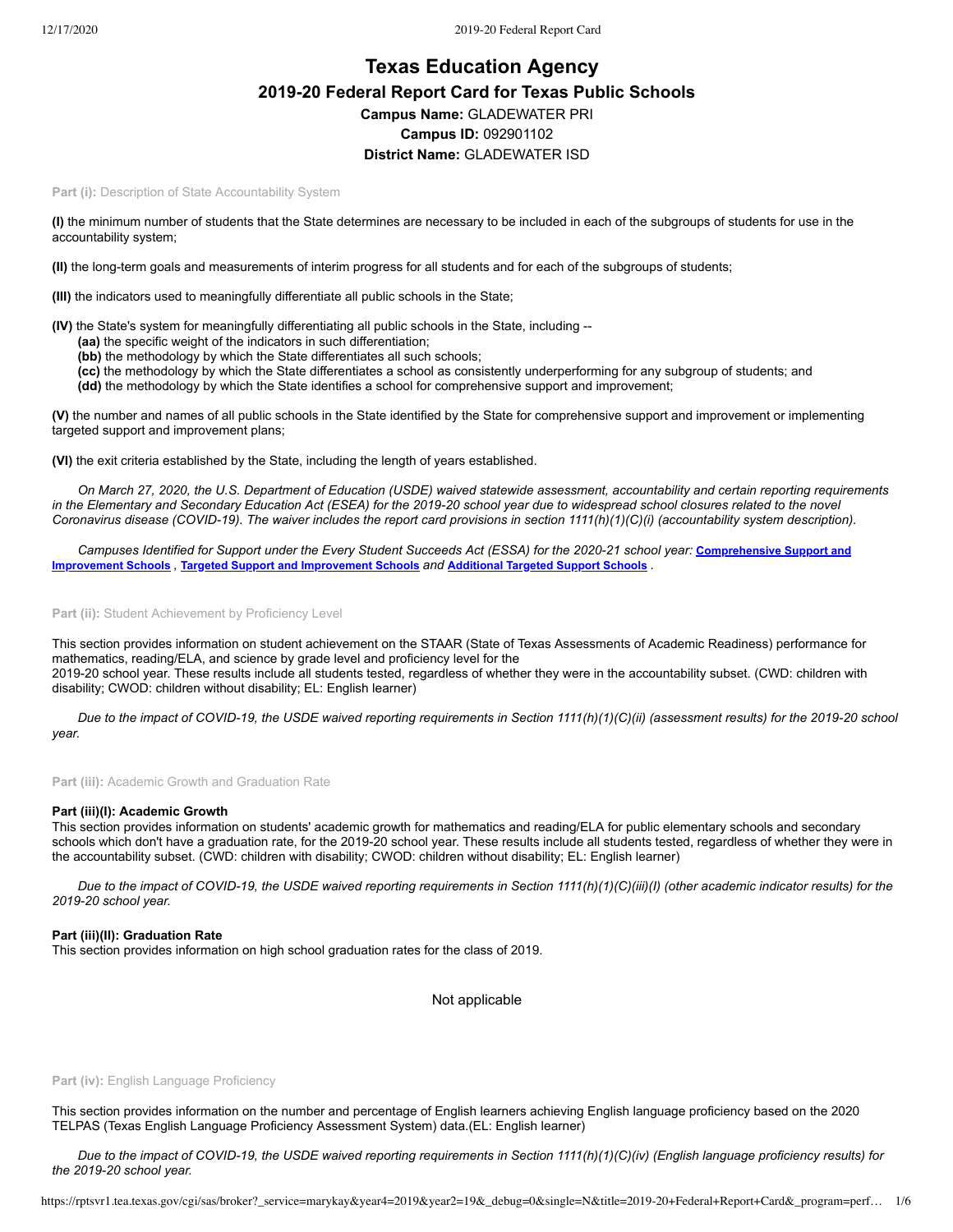# Part (v): School Quality or Student Success (SQSS)

This section provides information on the other indicator of school quality or student success, which is college, career and military readiness (CCMR) for high schools and average performance rate of the three STAAR performance levels of all students, regardless of whether they were in the accountability subset, for elementary and secondary schools without a graduation rate. (CWD: children with disability; EL: English learner)

*Due to the impact of COVID-19, the USDE waived reporting requirements in Section 1111(h)(1)(C)(v) (school quality or student success indicator results) for the 2019-20 school year for elementary schools and secondary schools without a graduation rate.*

### **Part (vi): Goal Meeting Status**

This section provides information on the progress of all students and each student group toward meeting the long-term goals or interim objectives on STAAR academic performance, federal graduation rate, and English learners' language proficiency. (CWD: children with disability; EL: English learner)

*Due to the impact of COVID-19, the USDE waived reporting requirements in Section 1111(h)(1)(C)(vi) (progress toward meeting long-term goals and measurements of interim progress) for the 2019-20 school year.*

#### **Part (vii):** STAAR Participation

This section provides the percentage of students assessed and not assessed on STAAR for mathematics, reading/ELA, and science. (CWD: children with disability; CWOD: children without disability; EL: English learner)

*Due to the impact of COVID-19, the USDE waived reporting requirements in Section 1111(h)(1)(C)(vii) (percentage of students assessed and not assessed) for the 2019-20 school year.*

## **Part (viii):** Civil Rights Data

Part (viii)(I) This section provides information from the 2017-18 Civil Right Data Collection (CRDC) surveys, submitted by school districts to the Office for Civil Rights on measures of school quality, climate, and safety, including counts of in-school suspensions, out-of-school suspensions, expulsions, school related arrests, referrals to law enforcement, chronic absenteeism (including both excused and unexcused absences), incidences of violence, including bullying and harassment. (EL: English learner)

**Students**

|                                      |               | <b>Total</b><br>students American | African          | <b>Hispanic White</b> |               | Indian or<br>Alaska<br><b>Native</b> | Asian       | Pacific More<br><b>Islander Races</b> | Two or       |          | otudents<br><b>Students</b><br>with<br>with<br><b>Disabilities</b><br><b>EL Disabilities (Section 504)</b> |
|--------------------------------------|---------------|-----------------------------------|------------------|-----------------------|---------------|--------------------------------------|-------------|---------------------------------------|--------------|----------|------------------------------------------------------------------------------------------------------------|
| <b>Students Without Disabilities</b> |               |                                   |                  |                       |               |                                      |             |                                       |              |          |                                                                                                            |
| In-School Suspensions                |               |                                   |                  |                       |               |                                      |             |                                       |              |          |                                                                                                            |
|                                      | Male          | 8                                 | 6                | 0                     | $\frac{2}{2}$ | 0                                    | 0           | 0                                     | 0            | 0        |                                                                                                            |
|                                      | Female        | 3                                 | $\mathbf{1}$     | 0                     |               | 0                                    | 0           | 0                                     | 0            | 0        |                                                                                                            |
|                                      | Total         | 11                                | $\overline{7}$   | $\mathbf 0$           | 4             | 0                                    | 0           | 0                                     | 0            | 0        |                                                                                                            |
| Out-of-School Suspensions            |               |                                   |                  |                       |               |                                      |             |                                       |              |          |                                                                                                            |
|                                      | Male          | 2                                 | 1                | 0                     | 0             | 0                                    | 0           | 0                                     | 1            | 0        |                                                                                                            |
|                                      | Female        | 0                                 | 0                | 0                     | 0             | 0                                    | 0           | $\mathbf 0$                           | 0            | 0        |                                                                                                            |
|                                      | Total         | 2                                 | 1                | $\Omega$              | 0             | 0                                    | $\Omega$    | $\Omega$                              | $\mathbf{1}$ | 0        |                                                                                                            |
| Expulsions                           |               |                                   |                  |                       |               |                                      |             |                                       |              |          |                                                                                                            |
| With                                 | Male          | 0                                 | $\mathbf 0$      | 0                     | 0             | 0                                    | 0           | 0                                     | 0            | 0        |                                                                                                            |
| Educational                          |               |                                   |                  |                       |               |                                      |             |                                       |              |          |                                                                                                            |
| Services                             |               |                                   |                  |                       |               |                                      |             |                                       |              |          |                                                                                                            |
|                                      | Female        | 0                                 | 0                | 0                     | 0             | 0                                    | 0           | 0                                     | 0            | 0        |                                                                                                            |
| Without                              | Total<br>Male | 0<br>0                            | 0<br>$\mathbf 0$ | 0<br>$\Omega$         | 0<br>0        | 0<br>0                               | 0<br>0      | 0<br>0                                | 0<br>0       | 0<br>0   |                                                                                                            |
| Educational                          |               |                                   |                  |                       |               |                                      |             |                                       |              |          |                                                                                                            |
| Services                             |               |                                   |                  |                       |               |                                      |             |                                       |              |          |                                                                                                            |
|                                      | Female        | 0                                 | 0                | 0                     | 0             | 0                                    | 0           | 0                                     | 0            | 0        |                                                                                                            |
|                                      | Total         | 0                                 | $\mathbf 0$      | 0                     | 0             | 0                                    | 0           | 0                                     | 0            | 0        |                                                                                                            |
| Under Zero                           | Male          | $\Omega$                          | $\Omega$         | $\Omega$              | 0             | 0                                    | $\Omega$    | $\Omega$                              | 0            | $\Omega$ |                                                                                                            |
| Tolerance                            |               |                                   |                  |                       |               |                                      |             |                                       |              |          |                                                                                                            |
| Policies                             |               |                                   |                  |                       |               |                                      |             |                                       |              |          |                                                                                                            |
|                                      | Female        | 0                                 | 0                | 0                     | 0             | 0                                    | 0           | 0                                     | 0            | 0        |                                                                                                            |
|                                      | Total         | 0                                 | $\mathbf 0$      | $\mathbf 0$           | 0             | 0                                    | $\mathbf 0$ | $\mathbf 0$                           | 0            | 0        |                                                                                                            |
| <b>School-Related Arrests</b>        |               |                                   |                  |                       |               |                                      |             |                                       |              |          |                                                                                                            |
|                                      | Male          | 0                                 | 0                | 0                     | 0             | 0                                    | 0           | 0                                     | 0            | 0        |                                                                                                            |
|                                      | Female        | 0                                 | 0                | 0                     | 0             | 0                                    | 0           | 0                                     | 0            | 0        |                                                                                                            |
|                                      | Total         | 0                                 | $\Omega$         | $\Omega$              | 0             | 0                                    | $\mathbf 0$ | $\Omega$                              | $\Omega$     | $\Omega$ |                                                                                                            |
| Referrals to Law Enforcement         |               |                                   |                  |                       |               |                                      |             |                                       |              |          |                                                                                                            |
|                                      | Male          | 0                                 | 0                | 0                     | 0             | 0                                    | 0           | 0                                     | 0            | 0        |                                                                                                            |
|                                      | Female        | 0                                 | 0                | 0                     | 0             | 0                                    | 0           | 0                                     | 0            | 0        |                                                                                                            |
|                                      | Total         | 0                                 | $\mathbf{0}$     | $\mathbf{0}$          | 0             | $\Omega$                             | $\mathbf 0$ | $\Omega$                              | $\mathbf 0$  | $\Omega$ |                                                                                                            |
| <b>Students With Disabilities</b>    |               |                                   |                  |                       |               |                                      |             |                                       |              |          |                                                                                                            |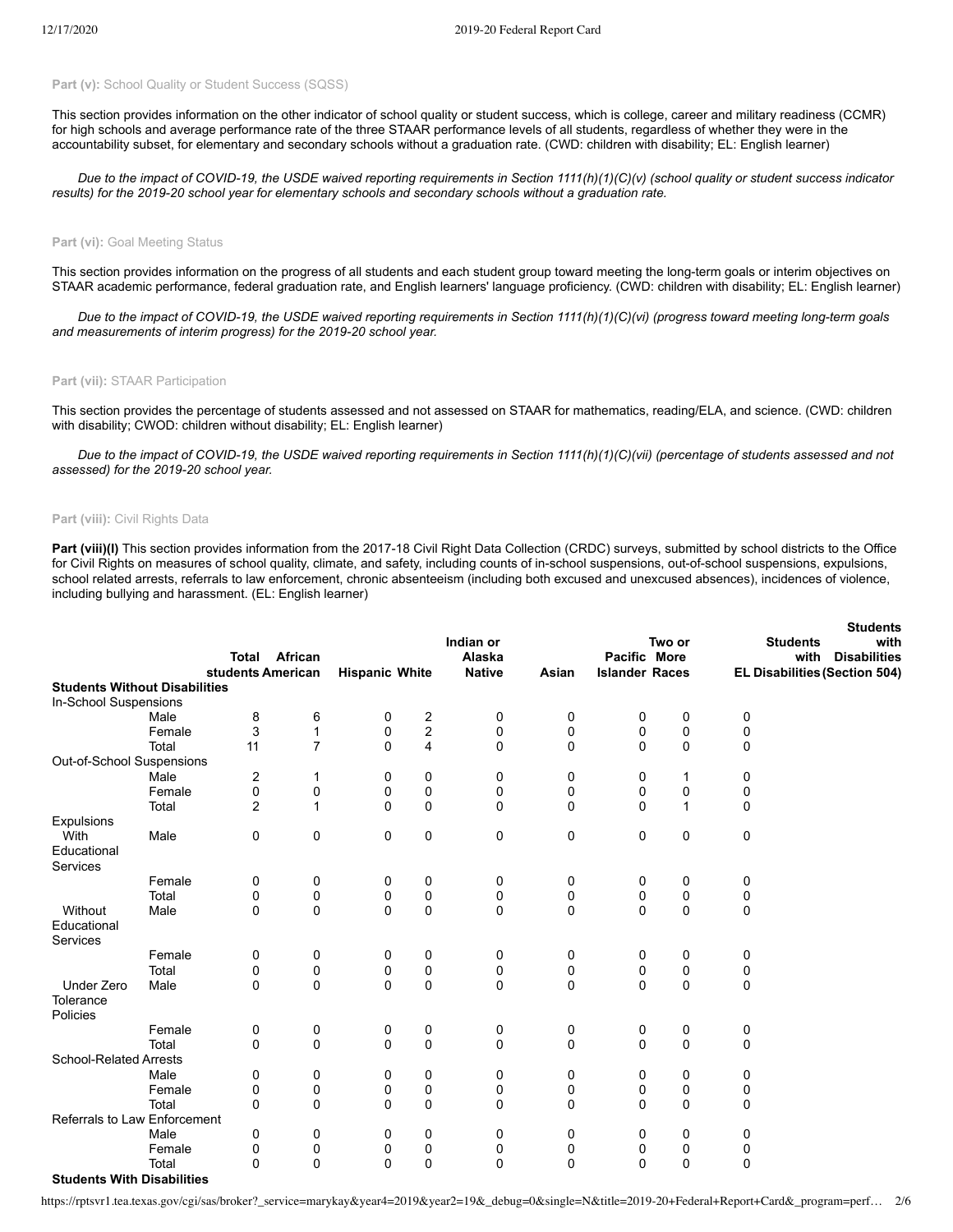## 12/17/2020 2019-20 Federal Report Card

|                                                                           |                 | <b>Total African</b><br>students American                                                                                                               |          | <b>Hispanic White</b> |                | Indian or<br>Alaska<br><b>Native</b> | Asian    | Pacific More<br><b>Islander Races</b> | Two or         |          | <b>Students</b><br>with<br>EL Disabilities (Section 504) | <b>Students</b><br>with<br><b>Disabilities</b> |
|---------------------------------------------------------------------------|-----------------|---------------------------------------------------------------------------------------------------------------------------------------------------------|----------|-----------------------|----------------|--------------------------------------|----------|---------------------------------------|----------------|----------|----------------------------------------------------------|------------------------------------------------|
| In-School Suspensions                                                     |                 |                                                                                                                                                         |          |                       |                |                                      |          |                                       |                |          |                                                          |                                                |
|                                                                           | Male            | 1                                                                                                                                                       | 0        | 0                     | 1              | 0                                    | 0        | 0                                     | 0              | 0        |                                                          | 0                                              |
|                                                                           | Female          | $\mathbf{1}$                                                                                                                                            | 0        | 0                     | $\mathbf{1}$   | 0                                    | 0        | 0                                     | 0              | 0        |                                                          | $\mathbf 0$                                    |
|                                                                           | Total           | $\overline{2}$                                                                                                                                          | 0        | 0                     | $\overline{2}$ | 0                                    | 0        | 0                                     | $\mathbf 0$    | 0        |                                                          | 0                                              |
| Out-of-School Suspensions                                                 |                 |                                                                                                                                                         |          |                       |                |                                      |          |                                       |                |          |                                                          |                                                |
|                                                                           | Male            | 0                                                                                                                                                       | 0        | 0                     | 0              | 0                                    | 0        | 0                                     | 0              | 0        |                                                          | 0                                              |
|                                                                           | Female          | 0                                                                                                                                                       | 0        | 0                     | 0              | 0                                    | 0        | 0                                     | $\mathbf 0$    | 0        |                                                          | 0                                              |
|                                                                           | Total           | 0                                                                                                                                                       | 0        | $\Omega$              | $\Omega$       | 0                                    | $\Omega$ | $\Omega$                              | $\mathbf 0$    | $\Omega$ |                                                          | 0                                              |
| Expulsions                                                                |                 |                                                                                                                                                         |          |                       |                |                                      |          |                                       |                |          |                                                          |                                                |
| With<br>Educational<br>Services                                           | Male            | 0                                                                                                                                                       | 0        | $\mathbf 0$           | 0              | 0                                    | 0        | 0                                     | $\mathbf 0$    | 0        |                                                          | 0                                              |
|                                                                           | Female          | 0                                                                                                                                                       | 0        | 0                     | 0              | 0                                    | 0        | 0                                     | 0              | 0        |                                                          | 0                                              |
|                                                                           | Total           | 0                                                                                                                                                       | 0        | 0                     | 0              | 0                                    | 0        | 0                                     | 0              | 0        |                                                          | 0                                              |
| Without<br>Educational                                                    | Male            | 0                                                                                                                                                       | $\Omega$ | $\Omega$              | 0              | 0                                    | 0        | 0                                     | 0              | 0        |                                                          | 0                                              |
| Services                                                                  |                 |                                                                                                                                                         |          |                       |                |                                      |          |                                       |                |          |                                                          |                                                |
|                                                                           | Female<br>Total | 0<br>0                                                                                                                                                  | 0<br>0   | 0<br>0                | 0<br>0         | 0<br>0                               | 0<br>0   | 0<br>0                                | 0<br>0         | 0<br>0   |                                                          | 0<br>0                                         |
| <b>Under Zero</b>                                                         | Male            | 0                                                                                                                                                       | 0        | $\Omega$              | 0              | 0                                    | 0        | 0                                     | 0              | 0        |                                                          | 0                                              |
| Tolerance<br>Policies                                                     |                 |                                                                                                                                                         |          |                       |                |                                      |          |                                       |                |          |                                                          |                                                |
|                                                                           | Female          | 0                                                                                                                                                       | 0        | 0                     | 0              | 0                                    | 0        | 0                                     | 0              | 0        |                                                          | 0                                              |
|                                                                           | Total           | 0                                                                                                                                                       | 0        | 0                     | 0              | 0                                    | 0        | 0                                     | $\mathbf 0$    | 0        |                                                          | 0                                              |
| <b>School-Related Arrests</b>                                             |                 |                                                                                                                                                         |          |                       |                |                                      |          |                                       |                |          |                                                          |                                                |
|                                                                           | Male            | 0                                                                                                                                                       | 0        | 0                     | 0              | 0                                    | 0        | 0                                     | 0              | 0        |                                                          | 0                                              |
|                                                                           | Female          | 0                                                                                                                                                       | 0        | 0                     | 0              | 0                                    | 0        | 0                                     | 0              | 0        |                                                          | 0                                              |
| Referrals to Law Enforcement                                              | Total           | 0                                                                                                                                                       | 0        | $\Omega$              | 0              | 0                                    | 0        | $\Omega$                              | $\mathbf 0$    | 0        |                                                          | 0                                              |
|                                                                           | Male            | 0                                                                                                                                                       | 0        | 0                     | 0              | 0                                    | 0        | 0                                     | $\mathbf 0$    | 0        |                                                          | 0                                              |
|                                                                           | Female          | 0                                                                                                                                                       | 0        | 0                     | 0              | 0                                    | 0        | 0                                     | 0              | 0        |                                                          | 0                                              |
|                                                                           | Total           | 0                                                                                                                                                       | 0        | $\mathbf 0$           | 0              | 0                                    | 0        | 0                                     | 0              | 0        |                                                          | 0                                              |
| <b>All Students</b>                                                       |                 |                                                                                                                                                         |          |                       |                |                                      |          |                                       |                |          |                                                          |                                                |
| <b>Chronic Absenteeism</b>                                                |                 |                                                                                                                                                         |          |                       |                |                                      |          |                                       |                |          |                                                          |                                                |
|                                                                           | Male            | 22                                                                                                                                                      | 6        | -8                    | 14             | -8                                   | -8       | -8                                    | 2              | -8       | 8                                                        | -8                                             |
|                                                                           | Female          | 17                                                                                                                                                      | 4        | 4                     | 4              | -8                                   | -8       | -8                                    | 5              | -8       | 4                                                        | $-8$                                           |
|                                                                           | Total           | 39                                                                                                                                                      | 10       | 4                     | 18             | -8                                   | -8       | -8                                    | $\overline{7}$ | -8       | 12                                                       | -8                                             |
|                                                                           |                 |                                                                                                                                                         |          |                       |                |                                      |          |                                       |                |          |                                                          | <b>Total</b>                                   |
| Incidents of Violence                                                     |                 |                                                                                                                                                         |          |                       |                |                                      |          |                                       |                |          |                                                          |                                                |
| Incidents of rape or attempted rape<br>Incidents of robbery with a weapon |                 | Incidents of sexual assault (other than rape)                                                                                                           |          |                       |                |                                      |          |                                       |                |          |                                                          | 0<br>0<br>0                                    |
|                                                                           |                 | Incidents of robbery with a firearm or explosive device<br>Incidents of robbery without a weapon<br>Incidents of physical attack or fight with a weapon |          |                       |                |                                      |          |                                       |                |          |                                                          | 0<br>0<br>0                                    |
|                                                                           |                 | Incidents of physical attack or fight with a firearm or explosive device<br>Incidents of physical attack or fight without a weapon                      |          |                       |                |                                      |          |                                       |                |          |                                                          | 0<br>0<br>0                                    |
|                                                                           |                 | Incidents of threats of physical attack with a weapon<br>Incidents of threats of physical attack with a firearm or explosive device                     |          |                       |                |                                      |          |                                       |                |          |                                                          | 0                                              |
|                                                                           |                 | Incidents of threats of physical attack without a weapon                                                                                                |          |                       |                |                                      |          |                                       |                |          |                                                          | 0                                              |
|                                                                           |                 | Incidents of possession of a firearm or explosive device                                                                                                |          |                       |                |                                      |          |                                       |                |          |                                                          | 0                                              |
| Allegations of Harassment or bullying                                     |                 |                                                                                                                                                         |          |                       |                |                                      |          |                                       |                |          |                                                          |                                                |
| On the basis of sex                                                       |                 |                                                                                                                                                         |          |                       |                |                                      |          |                                       |                |          |                                                          | 0                                              |
| On the basis of race                                                      |                 |                                                                                                                                                         |          |                       |                |                                      |          |                                       |                |          |                                                          | 0                                              |
| On the basis of disability                                                |                 |                                                                                                                                                         |          |                       |                |                                      |          |                                       |                |          |                                                          | 0                                              |
| On the basis of sexual orientation                                        |                 |                                                                                                                                                         |          |                       |                |                                      |          |                                       |                |          |                                                          | 0                                              |

On the basis of religion 0

Part (viii)(II) This section provides information from the 2017-18 Civil Right Data Collection (CRDC) surveys, submitted by school districts to the Office for Civil Rights, on the number of students enrolled in preschool programs and accelerated coursework to earn postsecondary credit while still in high school.

|                    |          |          |                 |       | Indian or     |       |                | Two or |    | <b>Students</b>     |  |
|--------------------|----------|----------|-----------------|-------|---------------|-------|----------------|--------|----|---------------------|--|
|                    | Total    | African  |                 |       | Alaska        |       | <b>Pacific</b> | More   |    | with                |  |
|                    | students | American | <b>Hispanic</b> | White | <b>Native</b> | Asian | Islander       | Races  | FI | <b>Disabilities</b> |  |
| Preschool Programs |          |          |                 |       |               |       |                |        |    |                     |  |

https://rptsvr1.tea.texas.gov/cgi/sas/broker?\_service=marykay&year4=2019&year2=19&\_debug=0&single=N&title=2019-20+Federal+Report+Card&\_program=perf… 3/6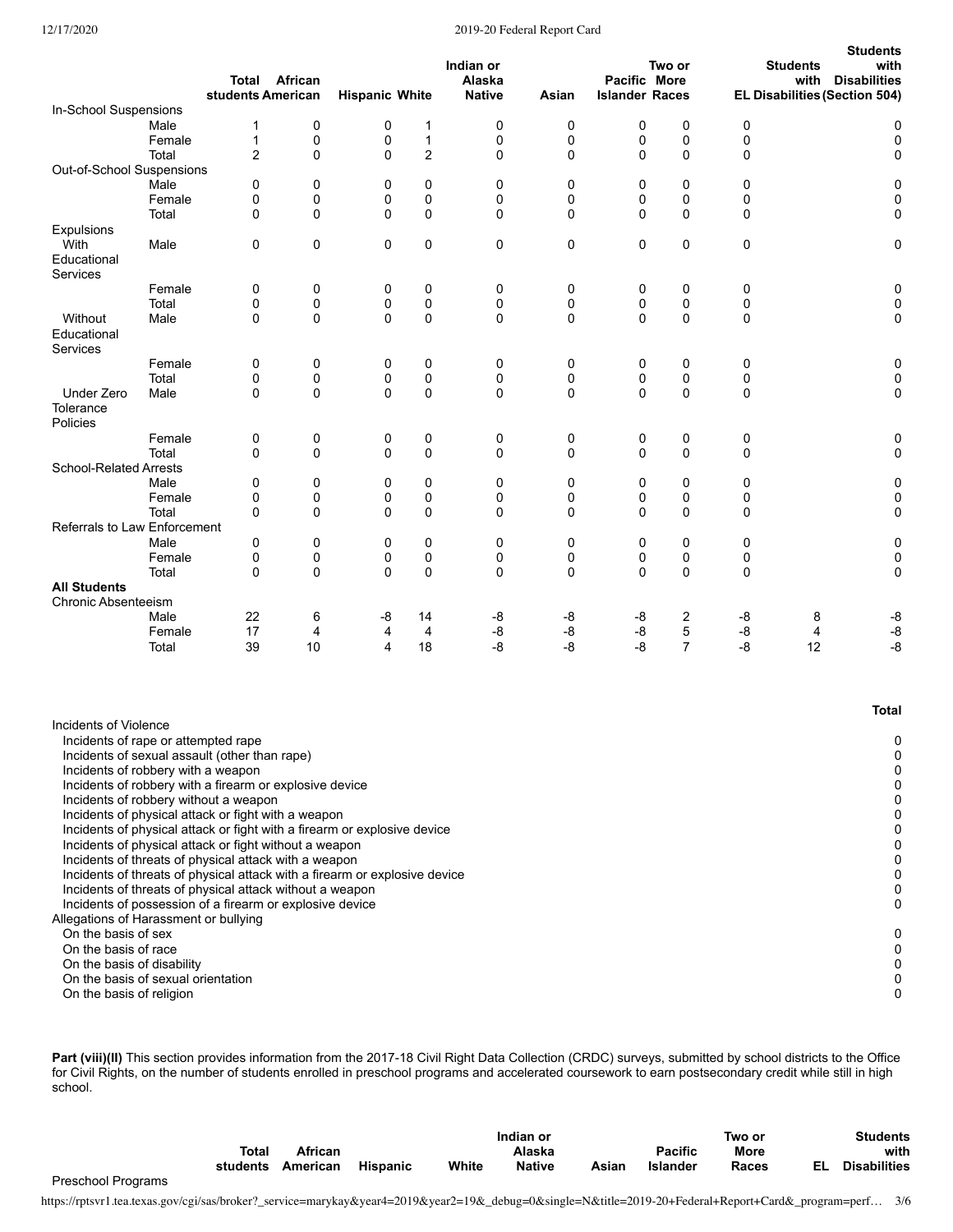## 12/17/2020 2019-20 Federal Report Card

|                               |        | Total    | African  |          |       | Indian or<br>Alaska |       | <b>Pacific</b>  | Two or<br>More |    | <b>Students</b><br>with |
|-------------------------------|--------|----------|----------|----------|-------|---------------------|-------|-----------------|----------------|----|-------------------------|
|                               |        | students | American | Hispanic | White | <b>Native</b>       | Asian | <b>Islander</b> | Races          | EL | <b>Disabilities</b>     |
|                               | Male   | 45       | 15       | 8        | 19    |                     |       | $\Omega$        |                | 5  | 11                      |
|                               | Female | 32       | 10       | 5        | 16    | 0                   | 0     | 0               |                |    | 7                       |
|                               | Total  | 77       | 25       | 13       | 35    |                     |       | 0               | $\overline{2}$ | 6  | 18                      |
| <b>Accelerated Coursework</b> |        |          |          |          |       |                     |       |                 |                |    |                         |
| Advanced                      | Male   | $-9$     | -9       | -9       | $-9$  | -9                  | -9    | -9              | -9             | -9 | -9                      |
| Placement                     |        |          |          |          |       |                     |       |                 |                |    |                         |
| Courses                       |        |          |          |          |       |                     |       |                 |                |    |                         |
|                               | Female | -9       | -9       | -9       | -9    | -9                  | -9    | -9              | -9             | -9 | -9                      |
|                               | Total  | -9       | -9       | -9       | -9    | -9                  | -9    | -9              | -9             | -9 | -9                      |
| International                 | Male   | $-9$     | $-9$     | $-9$     | $-9$  | -9                  | -9    | -9              | -9             | -9 | -9                      |
| Baccalaureate                 |        |          |          |          |       |                     |       |                 |                |    |                         |
| Courses                       |        |          |          |          |       |                     |       |                 |                |    |                         |
|                               | Female | -9       | -9       | -9       | -9    | -9                  | -9    | -9              | -9             | -9 | -9                      |
|                               | Total  | -9       | -9       | $-9$     | -9    | -9                  | -9    | -9              | -9             | -9 | -9                      |
| Dual                          | Male   | $-9$     | -9       | $-9$     | $-9$  | -9                  | -9    | -9              | -9             | -9 | -9                      |
| Enrollment/Dual<br>Credit     |        |          |          |          |       |                     |       |                 |                |    |                         |
| Programs                      | Female | -9       | -9       | -9       | -9    | -9                  | -9    | -9              | -9             | -9 | -9                      |
|                               |        | $-9$     | $-9$     | $-9$     | $-9$  | -9                  | -9    | -9              | -9             | -9 |                         |
|                               | Total  |          |          |          |       |                     |       |                 |                |    | -9                      |

'-' Indicates there are no data available in the group.

'-3' Indicates skip logic failure.<br>'-8' Indicates EDFacts missing

'-8' Indicates EDFacts missing data.<br>'-9' Indicates not applicable / skipped

Indicates not applicable / skipped.

'-11' Indicates suppressed data.

Blank cell indicates the student group is not applicable to this report.

## Part (ix): Teacher Quality Data

This section provides information on the professional qualifications of teachers, including information disaggregated by high- and low-poverty schools on the number and percentage of (I) inexperienced teacher, principals, and other school leaders; (II) teachers teaching with emergency or provisional credentials; and (III) teachers who are not teaching in the subject or field for which the teacher is certified or licensed.

|                                                                                                        |               | <b>All School</b>       |
|--------------------------------------------------------------------------------------------------------|---------------|-------------------------|
| Inexperienced Teachers, Principals, and Other School Leaders                                           | Number<br>5.0 | <b>Percent</b><br>15.7% |
| Teachers Teaching with Emergency or Provisional Credentials                                            | 1.6           | $5.2\%$                 |
| Teacher Who Are Not Teaching in the Subject or Field for Which<br>the Teacher is Certified or Licensed | 0.5           | $1.6\%$                 |

'-' Indicates there are no data available in the group. Blank cell indicates data are not applicable to this report.

## Part (x): Per-Pupil Expenditure

This section provides information on the per-pupil expenditures of federal, state, and local funds, including actual personnel expenditures and actual non-personnel expenditures, disaggregated by source of funds, for each school district and campus for the 2019-20 fiscal year.

*To be updated by June 30th, 2021.*

#### **Part (xi): STAAR Alternate 2 Participation**

This section provides information on the number and percentage of students with the most significant cognitive disabilities who take STAAR Alternate 2, by grade and subject for the 2019-20 school year.

*Due to the impact of COVID-19, the USDE waived reporting requirements in Section 1111(h)(1)(C)(xi) (number and percentage of students with the most significant cognitive disabilities taking an alternate assessment) for the 2019-20 school year.*

**Part (xii):** Statewide National Assessment of Educational Progress (NAEP)

This section provides results on the state academic assessments in reading and mathematics in grades 4 and 8 of the 2019 National Assessment of Educational Progress, compared to the national average of such results.

# **State Level: 2019 Percentages at NAEP Achievement Levels**

https://rptsvr1.tea.texas.gov/cgi/sas/broker?\_service=marykay&year4=2019&year2=19&\_debug=0&single=N&title=2019-20+Federal+Report+Card&\_program=perf… 4/6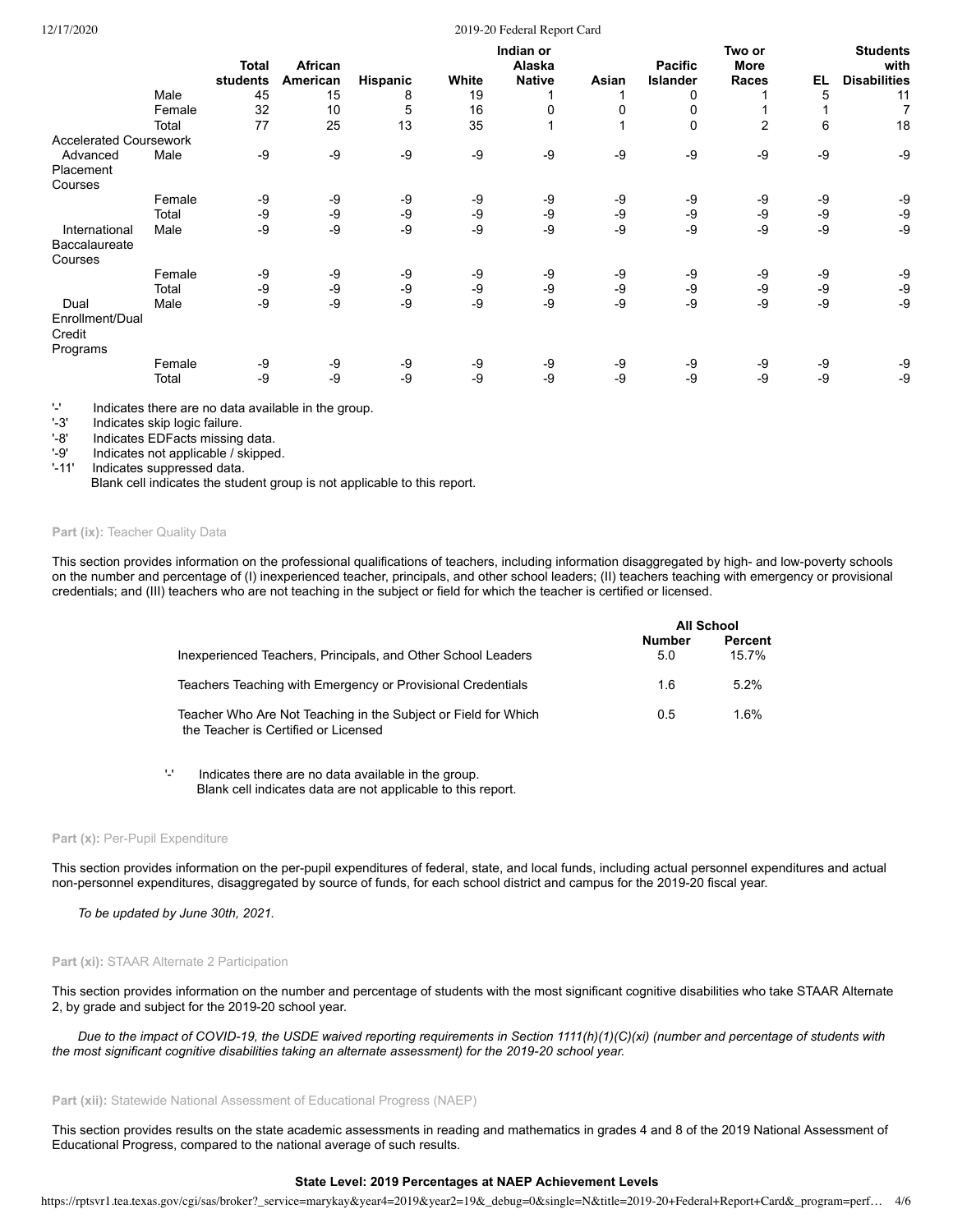# 12/17/2020 2019-20 Federal Report Card

**% At or Above**

|         |                    |                                   |               |                |           |                     | $\sim$ $\sim$ $\sim$ |                   |                |                |
|---------|--------------------|-----------------------------------|---------------|----------------|-----------|---------------------|----------------------|-------------------|----------------|----------------|
|         |                    |                                   |               | % Below Basic  |           | % At or Above Basic |                      | <b>Proficient</b> |                | % At Advanced  |
| Grade   | <b>Subject</b>     | <b>Student Group</b>              | ТX            | US             | <b>TX</b> | US                  | TX                   | US                | <b>TX</b>      | <b>US</b>      |
| Grade 4 | Reading            | Overall                           | 39            | 34             | 61        | 66                  | 30                   | 35                | 7              | 9              |
|         |                    | <b>Black</b>                      | 52            | 52             | 48        | 48                  | 16                   | 18                | 2              | 3              |
|         |                    |                                   |               |                |           |                     |                      |                   |                |                |
|         |                    | Hispanic                          | 48            | 45             | 52        | 55                  | 21                   | 23                | 3              | 4              |
|         |                    | White                             | 22            | 23             | 78        | 77                  | 48                   | 45                | 12             | 12             |
|         |                    | American Indian                   | $\star$       | 50             | $\star$   | 50                  | $\star$              | 19                | $\star$        | 3              |
|         |                    | Asian                             | 11            | 18             | 89        | 82                  | 65                   | 57                | 25             | 22             |
|         |                    | Pacific Islander                  | $\star$       | 42             | $\star$   | 58                  | $\star$              | 25                | $\star$        | 4              |
|         |                    | Two or More Races                 | 26            | 28             | 74        | 72                  | 38                   | 40                | 6              | 11             |
|         |                    |                                   |               |                |           | 53                  |                      | 21                |                |                |
|         |                    | Econ Disady                       | 50            | 47             | 50        |                     | 19                   |                   | 3              | 3              |
|         |                    | <b>Students with Disabilities</b> | 79            | 73             | 21        | 27                  | 8                    | 10                | 1              | $\overline{2}$ |
|         |                    | English Language Learners         | 61            | 65             | 39        | 35                  | 12                   | 10                | $\overline{c}$ | 1              |
|         | <b>Mathematics</b> | Overall                           | 16            | 19             | 84        | 81                  | 44                   | 41                | 9              | 9              |
|         |                    | <b>Black</b>                      | 24            | 35             | 76        | 65                  | 32                   | 20                | 3              | 2              |
|         |                    | Hispanic                          | 19            | 27             | 81        | 73                  | 35                   | 28                | 4              | 3              |
|         |                    | White                             | 8             | 11             | 92        | 89                  | 59                   | 52                | 16             | 12             |
|         |                    |                                   | $\star$       |                | $\star$   |                     | $\star$              |                   | $\star$        |                |
|         |                    | American Indian                   |               | 33             |           | 67                  |                      | 24                |                | 4              |
|         |                    | Asian                             | 4             | $\overline{7}$ | 96        | 93                  | 82                   | 69                | 45             | 28             |
|         |                    | Pacific Islander                  | $\star$       | 36             | $\star$   | 64                  | $\star$              | 28                | $\star$        | 6              |
|         |                    | Two or More Races                 | 9             | 16             | 91        | 84                  | 51                   | 44                | 9              | 10             |
|         |                    | Econ Disadv                       | 21            | 29             | 79        | 71                  | 32                   | 26                | 3              | 3              |
|         |                    | <b>Students with Disabilities</b> | 55            | 54             | 45        | 46                  | 13                   | 14                | 1              | $\overline{2}$ |
|         |                    |                                   | 24            | 41             | 76        | 59                  | 29                   | 16                | 2              | $\mathbf{1}$   |
|         |                    | English Language Learners         |               |                |           |                     |                      |                   |                |                |
| Grade 8 | Reading            | Overall                           | 33            | 27             | 67        | 73                  | 25                   | 34                | $\overline{c}$ | 4              |
|         |                    | <b>Black</b>                      | 53            | 46             | 47        | 54                  | 41                   | 15                | n/a            | 1              |
|         |                    | Hispanic                          | 38            | 37             | 62        | 63                  | 19                   | 22                | 1              | 2              |
|         |                    |                                   |               |                |           |                     |                      |                   |                |                |
|         |                    | White                             | 20<br>$\star$ | 18             | 80        | 82                  | 35<br>$\star$        | 42                | 3<br>$\star$   | 5              |
|         |                    | American Indian                   |               | 41             | $\star$   | 59                  |                      | 19                |                | $\mathbf{1}$   |
|         |                    | Asian                             | 8             | 13             | 92        | 87                  | 59                   | 57                | 11             | 13             |
|         |                    | Pacific Islander                  | $\star$       | 37             | $\star$   | 63                  | $\star$              | 25                | $\ast$         | $\overline{c}$ |
|         |                    | Two or More Races                 | 26            | 24             | 74        | 76                  | 25                   | 37                | 1              | 5              |
|         |                    | Econ Disadv                       | 43            | 40             | 57        | 60                  | 15                   | 20                | n/a            | $\mathbf{1}$   |
|         |                    | <b>Students with Disabilities</b> | 81            | 68             | 19        | 32                  | 3                    | $\overline{7}$    | n/a            | n/a            |
|         |                    |                                   |               |                |           |                     |                      |                   |                |                |
|         |                    | English Language Learners         | 66            | 72             | 34        | 28                  | 4                    | 4                 | n/a            | n/a            |
|         | <b>Mathematics</b> | Overall                           | 32            | 31             | 68        | 69                  | 30                   | 34                | 7              | 10             |
|         |                    | <b>Black</b>                      | 48            | 53             | 52        | 47                  | 16                   | 14                | 2              | 2              |
|         |                    | Hispanic                          | 37            | 43             | 63        | 57                  | 21                   | 20                | 3              | 4              |
|         |                    | White                             | 20            | 20             | 80        | 80                  | 44                   | 44                | 13             | 13             |
|         |                    | American Indian                   | $\star$       | 49             | $\star$   | 51                  | $\star$              | 15                | $\star$        | 3              |
|         |                    | Asian                             | 10            | 12             | 90        | 88                  | 71                   | 64                | 36             | 33             |
|         |                    |                                   | $\star$       |                | $\star$   |                     | $\star$              |                   | $\star$        |                |
|         |                    | Pacific Islander                  |               | 45             |           | 55                  |                      | 21                |                | 4              |
|         |                    | Two or More Races                 | 25            | 27             | 75        | 73                  | 41                   | 38                | 11             | 12             |
|         |                    | Econ Disadv                       | 41            | 46             | 59        | 54                  | 19                   | 18                | 2              | 3              |
|         |                    | <b>Students with Disabilities</b> | 73            | 73             | 27        | 27                  | 5                    | 6                 | 1              | $\overline{2}$ |
|         |                    | English Language Learners         | 60            | 72             | 40        | 28                  | 8                    | 5                 | 1              | $\mathbf{1}$   |

# **State Level: 2019 NAEP Participation Rates for Students with Disabilities and Limited English Proficient Students**

| Grade   | <b>Subject</b>     | <b>Student Group</b>              | Rate |
|---------|--------------------|-----------------------------------|------|
| Grade 4 | Reading            | <b>Students with Disabilities</b> | 77%  |
|         |                    | <b>English Learners</b>           | 94%  |
|         | <b>Mathematics</b> | <b>Students with Disabilities</b> | 79%  |
|         |                    | <b>English Learners</b>           | 97%  |
| Grade 8 | Reading            | <b>Students with Disabilities</b> | 83%  |
|         |                    | <b>English Learners</b>           | 96%  |
|         | <b>Mathematics</b> | <b>Students with Disabilities</b> | 88%  |
|         |                    | <b>English Learners</b>           | 97%  |

'\*' Indicates reporting standards not met.

'n/a' Indicates data reporting is not applicable for this group.

Part (xiii): Cohort Rate of Graduates Enrolled in Postsecondary Education

This section provides information on the cohort rate at which students who graduated from high school in the 2017-18 school year enrolled in a Texas public postsecondary education institution in the 2018-19 academic year. (CWD: children with disability; EL: English learner)